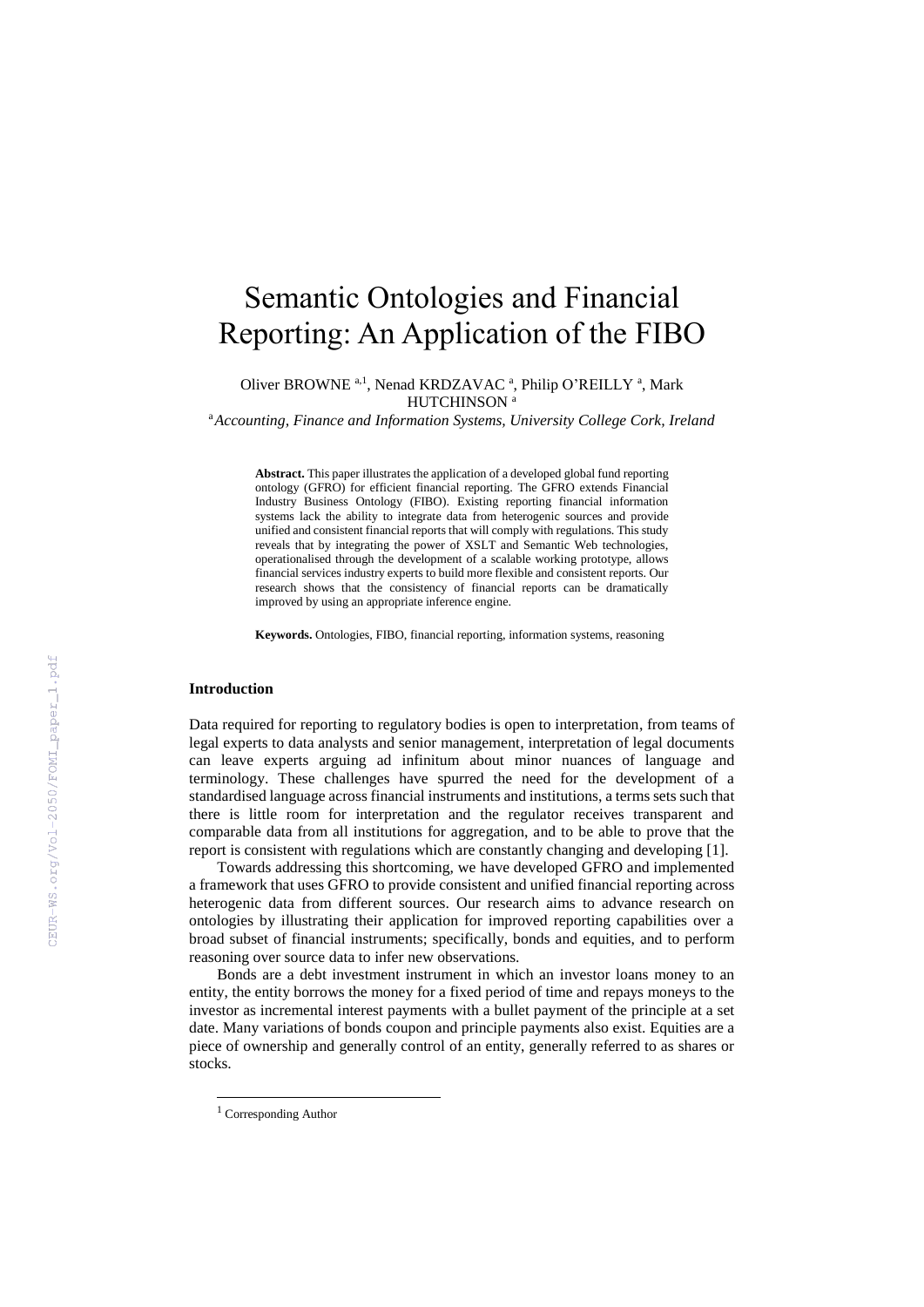#### **1. Main Ontology-based Features of the Framework for Financial Reporting**

The most important task in adapting the FIBO [1] standard to serve as a core in financial reporting, is to bridge the gap between domain specific databases and FIBO ontologies. Table 1 contains a list of extensions that were made to FIBO in this research study to support GFRO.

| <b>FIBO</b> : extended features                              | <b>Description</b>                                                                                                                                     |  |  |
|--------------------------------------------------------------|--------------------------------------------------------------------------------------------------------------------------------------------------------|--|--|
| <b>Full Service Fund</b>                                     | Service level provided by fund.                                                                                                                        |  |  |
| Mixed Fund Classification                                    | The investment strategy for the asset allocation of the fund.                                                                                          |  |  |
| <b>Real Estate Investment Trust</b>                          | Type of equity instrument not represented in conceptual taxonomy.                                                                                      |  |  |
| <b>Bond Lot Number</b>                                       | Lot number of the holding of the bond instrument, necessary in case<br>purchases of same instrument made on different dates and<br>aggregated in data. |  |  |
| Gain or Loss                                                 | Unrealized and realized gains and losses are paramount in the<br>ongoing valuation of funds.                                                           |  |  |
| <b>Accrued Interest Money Amount</b>                         | Accrued interest represented as a monetary value as opposed to a<br>percentage of par.                                                                 |  |  |
| <b>MMIF</b> Yield                                            | Indicator of implementation of specific regulator required formula<br>for reporting of data.                                                           |  |  |
| European Market Infrastructure<br>Reporting (EMIR) Indicator | Indicates that an asset must be included as part of an EMIR report.                                                                                    |  |  |

**Table 1.** Sample list of extensions to FIBO

Figure 1 presents an overview of the POC architecture. It reveals the process of generating the resulting RDF graph starting from raw data. The first step is to extract data necessary for reporting into csv files. Each csv file is converted into appropriate XML and then converted by XSLT transformations to appropriate RDF representation.



**Figure 1.** Architecture of consistent reporting using FIBO

We generate three types of rdf graphs. The first one covers point in time representations of the financial instruments i.e. month end data. The second transformation covers transactional data of financial instruments i.e. buying and selling of positions. The last one covers accrued interest to certain financial instruments such as bonds.

The second component of the implementation establishes communication between the end user and the triple store. It uses parametrized SPARQL queries to deliver data needed to generate financial reports, or conversely, return exceptions in case of inconsistencies. On top of this, is the GUI layer, which implements a graphical user interface that allows subject matter experts to create custom intelligent reports over financial data including regulatory reports, automatically populating regulatory reporting templates. The end user can produce reports across many funds or fund types over features of that fund. We use the *JavaFX* [2] library to generate different type of charts.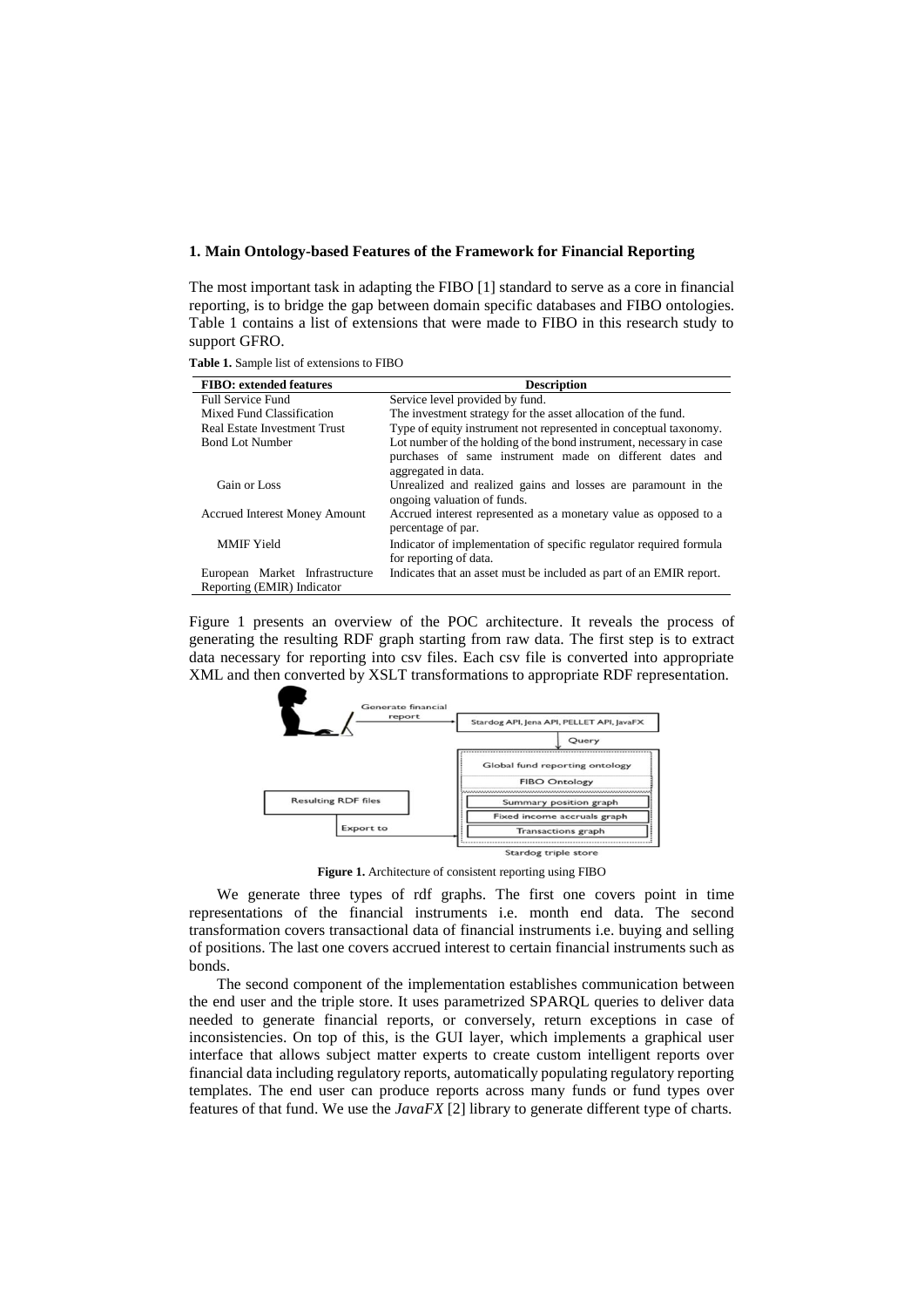Figure 2 illustrates a UML class diagram of the implementation of all layers. The central class is *GenerateReport*. Method *getTransformation* runs the XSLT transformation of financial data stored in a folder and generates appropriate RDF file, and exports that file into the triple store, also loading GFRO into the triple store. The system runs SPARQL queries necessary for reporting of financial instruments. Some of these queries are parametrized, and some of them are not. For example, parametrized queries for bond reporting are reusable for any type of bond. All queries are stored in one folder.

When an end user submits a request for generating a report, then method *runQueries()* in Query class runs all queries over Stardog [3] triple store, and generates results that are stored in the output folder as a csv file as well as remembered results as properties in bean classes such as *FinancialInstrumentBean* class. The *Query* class allows a user to query more than one graph in the triple store. Methods in *GenerateReport* class such as *getPieChart()* uses csv files and methods in bean classes to generate and visualize report to end user.



**Figure 2.** (B): UML class diagram of financial reporting service

## **2. POC Output: Illustrative Example**

Figure 3 provides a view of a worked sample of a dynamic fund report. This report provides a summary view of the fund at a point in time represented in an easily digestible manner by finance subject matter experts.

| Asset Allocation Breakdown                                                                                                                                                                                                       |                                                                                                                                                                                                             | Currency Allocation of Portfolio                                                                                                                     |                     | Currency Holding Profile |                                                                                                                                                                     |                |
|----------------------------------------------------------------------------------------------------------------------------------------------------------------------------------------------------------------------------------|-------------------------------------------------------------------------------------------------------------------------------------------------------------------------------------------------------------|------------------------------------------------------------------------------------------------------------------------------------------------------|---------------------|--------------------------|---------------------------------------------------------------------------------------------------------------------------------------------------------------------|----------------|
| $P$ ENERGY (5.66%)<br>HEALTH CARE ( 8.28 %)<br><b>B MATERIALS ( 5.05 % )</b><br>CASH EQUIVALENT ( 0.00 % )<br><b>PREFERRED STOCK ( 0.00 %)</b><br>FINANCIALS ( 19.20 % )<br>UTLITRES (2.64% )<br>$\bullet$ INDUSTRIALS (13.51 %) | PRIVATE PLACEMENT ( 0.02 % )<br>CONSUMER DISCRETIONARY ( 20.72 % )<br>COMMINGLED FUND ( 0.00 %)<br>TELECOMMUNICATION SERVICES ( 3.47 % )<br>CONSUMER STAPLES ( B.14 % )<br>INFORMATION TECHNOLOGY (13.31 %) | 900,000,000<br>hóti pod bos<br>700.000.000<br>600,000,000<br>\$00,000,000<br>400,000,000<br>add post por<br>209 009 009<br>100,000,000<br>0.714<br>吾 |                     |                          | 850,000<br>000,000<br>\$50,000<br>\$50,000<br>450,000<br>400,000<br>310,000<br>300,000<br>250,000<br>200,000<br>150,000<br>100,000<br>10,000<br>8.5<br>DAIR.<br>SGD |                |
|                                                                                                                                                                                                                                  |                                                                                                                                                                                                             | <b>CURRENCY</b>                                                                                                                                      |                     |                          | <b>EL</b> CURRENCY                                                                                                                                                  |                |
| Geographic Asset Allocation                                                                                                                                                                                                      |                                                                                                                                                                                                             |                                                                                                                                                      |                     |                          |                                                                                                                                                                     |                |
|                                                                                                                                                                                                                                  |                                                                                                                                                                                                             | <b>Top 10 Holdings</b>                                                                                                                               |                     |                          | <b>Fund Holding Summary</b>                                                                                                                                         |                |
|                                                                                                                                                                                                                                  |                                                                                                                                                                                                             | <b>Holding Name</b>                                                                                                                                  | <b>Market Value</b> | % of Portfolio           | Asset type                                                                                                                                                          | <b>Summary</b> |
|                                                                                                                                                                                                                                  |                                                                                                                                                                                                             | APPLE INC COMMON STOCK USD 00001                                                                                                                     | 2,5967              | T.72                     | CorporateBond                                                                                                                                                       | 12523.06       |
|                                                                                                                                                                                                                                  |                                                                                                                                                                                                             | EXXON MOBIL CORP COMMON STOCK                                                                                                                        | 1,4187              | 0.93.                    | cash currency                                                                                                                                                       | 158693.25      |
| $(GB(5.96\%)$<br>$IB$ (11.98%) =                                                                                                                                                                                                 |                                                                                                                                                                                                             | MICROSOFT CORP COMMON STOCK USD.00000625                                                                                                             | 1,3368              | 8.81                     | fx spot contract                                                                                                                                                    | 1570000.0      |
|                                                                                                                                                                                                                                  | U5(63.07%<br>$99 (11.98 \% )$                                                                                                                                                                               | AT+T INC COMMON STOCK USD1.                                                                                                                          | 9070000.0           | 0.6                      | ordinary share                                                                                                                                                      | 1,4509         |
| $-CA(A,1A,2A)$                                                                                                                                                                                                                   | $@68(5.96\%)$                                                                                                                                                                                               | WELLS FARGO + CO COMMON STOCK USD1.666                                                                                                               | 8890000.0           | 0.59                     | international depositary receipt.                                                                                                                                   | 5010000.0      |
|                                                                                                                                                                                                                                  | DE (3.42 %)<br>$0$ CH (3.20%)<br>$A0 (2.87 \% )$                                                                                                                                                            | JOHNSON - JOHNSON COMMON STOCK USD1.                                                                                                                 | 7990000.0           | 0.53                     | preference share                                                                                                                                                    | 2070000.0      |
|                                                                                                                                                                                                                                  | 97R (2.63%)<br>$-NL(1.33\% )$                                                                                                                                                                               | BERKSHIRE HATHAWAY INC CL B COMMON STOCK.                                                                                                            | 7620000.0           | 0.5                      | Real estate investment trust                                                                                                                                        | 4.9587         |
|                                                                                                                                                                                                                                  | CAC4.14%                                                                                                                                                                                                    | TOYOTA MOTOR CORP COMMON STOCK                                                                                                                       | 7600000.0           | 0.5                      |                                                                                                                                                                     |                |
|                                                                                                                                                                                                                                  | $D E (3.42 \%)$                                                                                                                                                                                             | NESTLE SA REG COMMON STOCK CHF  1                                                                                                                    | 7340000.0           | 0.40                     |                                                                                                                                                                     |                |
|                                                                                                                                                                                                                                  | $AL(2.87\%)$                                                                                                                                                                                                | AMAZON.COM INC COMMON STOCK USD.01                                                                                                                   | 7120000.0           | 0.47                     |                                                                                                                                                                     |                |
|                                                                                                                                                                                                                                  | 958(1.40%                                                                                                                                                                                                   |                                                                                                                                                      |                     |                          |                                                                                                                                                                     |                |
| US ( 63.07 % ) =                                                                                                                                                                                                                 | $N1.1133\%$                                                                                                                                                                                                 |                                                                                                                                                      |                     |                          |                                                                                                                                                                     |                |

**Figure 3.** Sample representation of a fund at point in time.